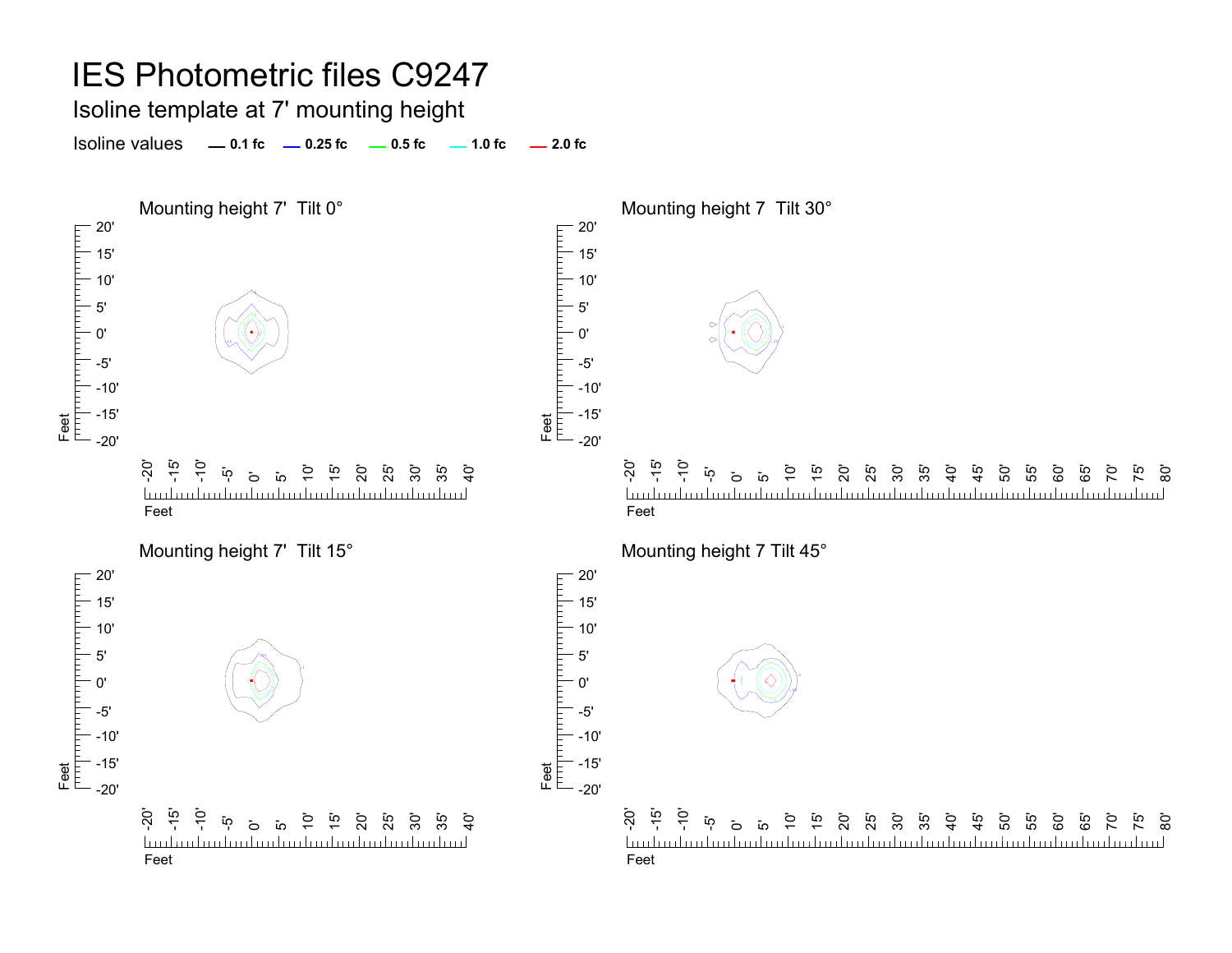Isoline template at 9' mounting height

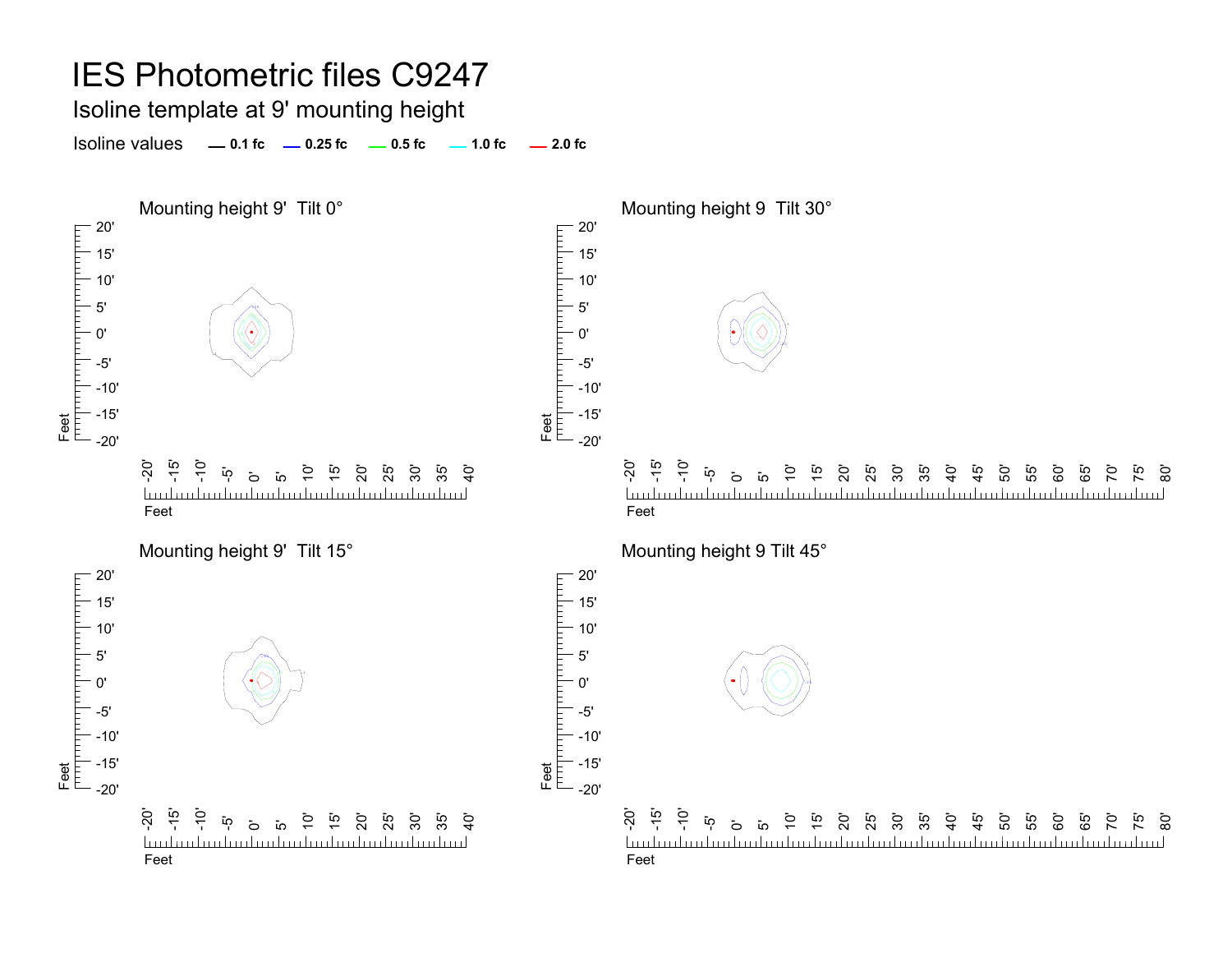Isoline template at 11' mounting height

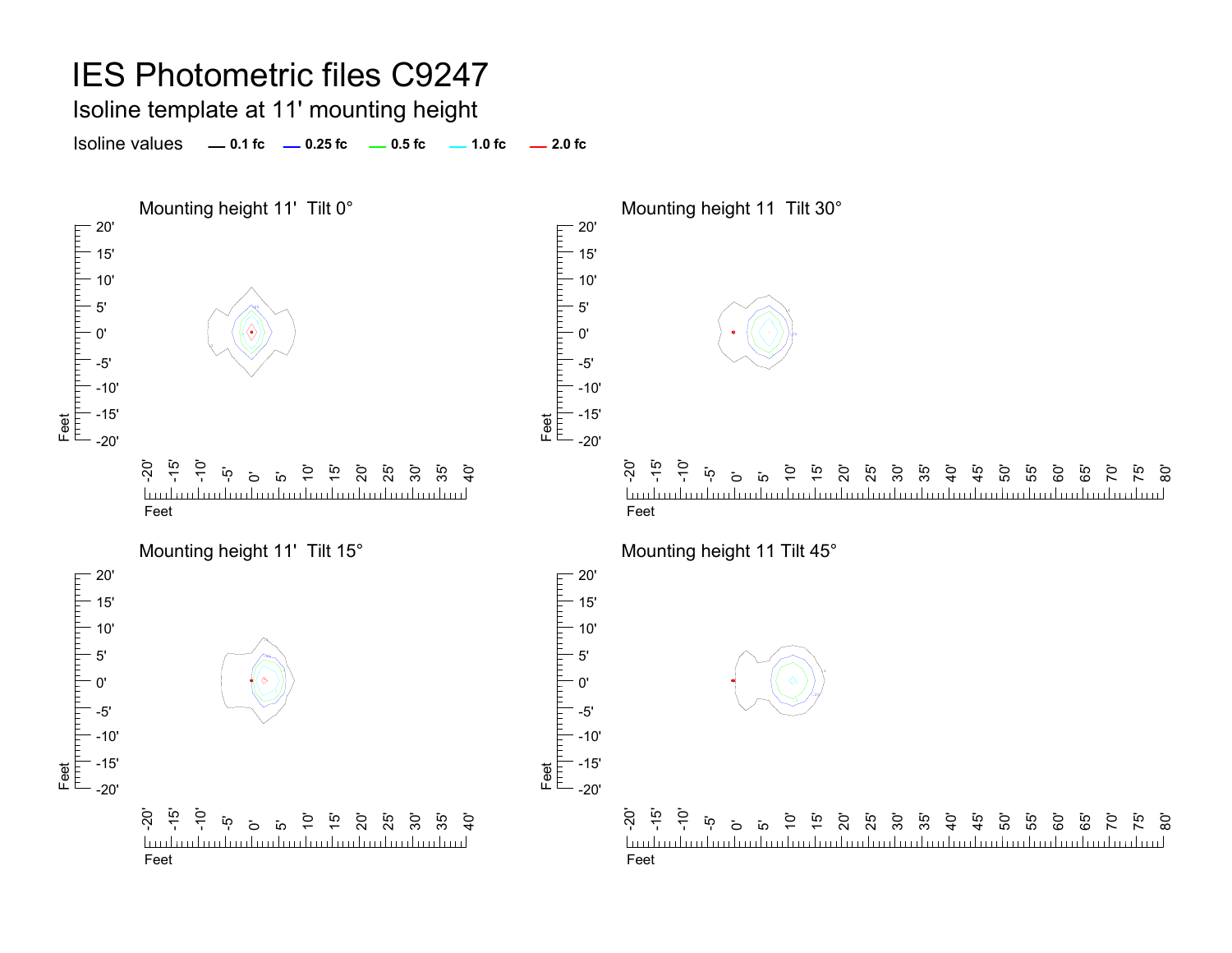Isoline template at 15' mounting height